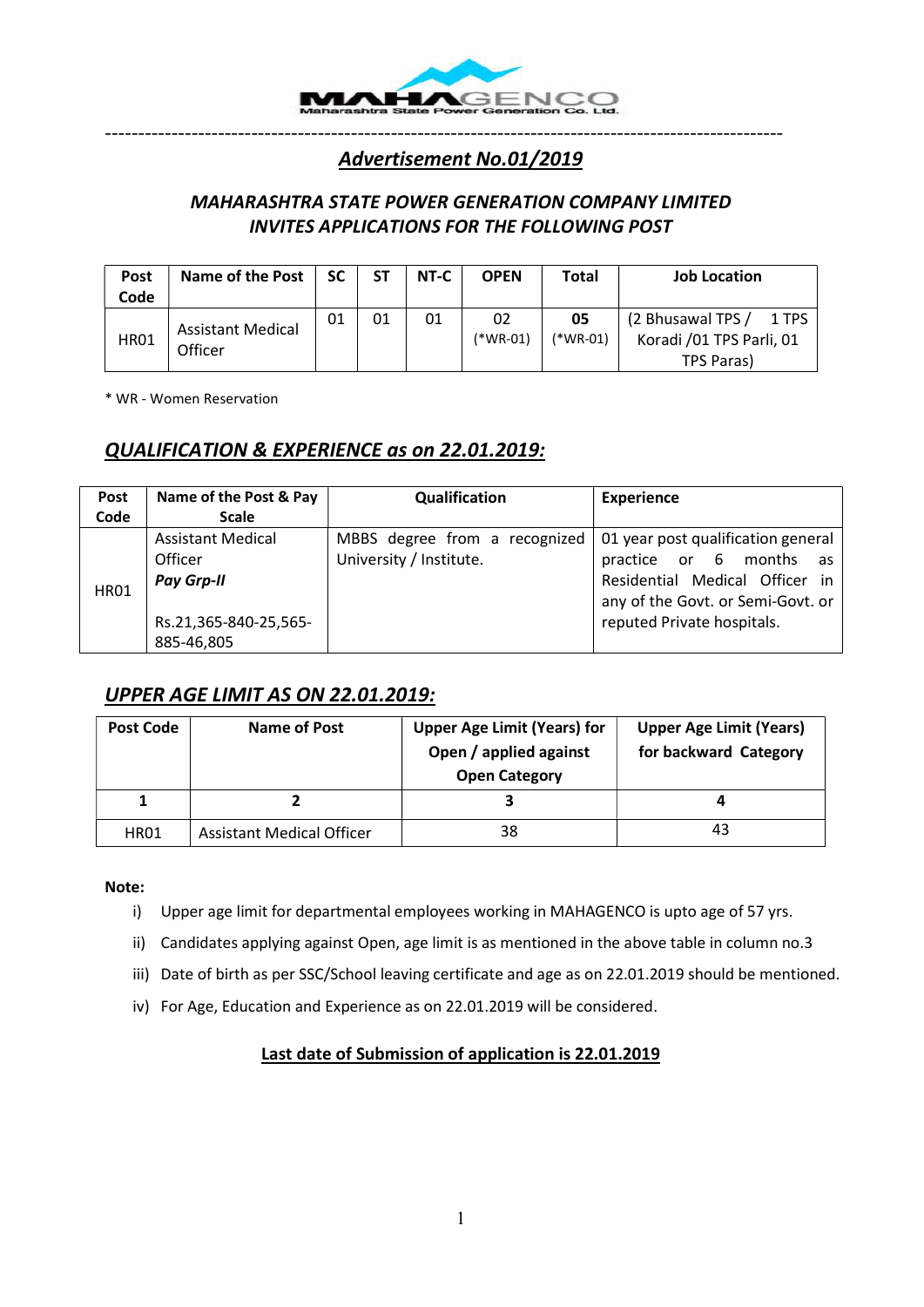## Conditions applicable to Backward Class candidates

- 1) Reservation for Backward Class will be governed by the Maharashtra State Public Services Reservation for SC, ST, VJ-A,NT-B, NT-C, NT-D ,SBC and OBC's Act, 2001 and as per the rules & regulations framed by the Govt. of Maharashtra from time to time.
- 2) The candidate claiming the benefit of Reservation has to submit Caste Certificate, Non-creamy layer certificate (SC and ST candidates exempted) & Caste Validity Certificate issued by Competent Authority of Maharashtra State valid as on last date of submission of application form i.e 22.01.2019 along with the application. Candidate unable to produce Caste Validity Certificate issued by Competent Authority of Maharashtra along with application, if selected, they will be appointed temporarily only on submission of all necessary / relevant documents required for verification of their caste claim and has to submit caste validity certificate issued by appropriate authorities as per G.R.No. BCC/ 2011/ PR.1064/ 16-B dated 12/12/2011.
- 3) Backward Class Candidate has to produce Domicile Certificate issued by Competent Authority of Govt. of Maharashtra.
- 4) Candidate claiming the reservation should submit attested copy of Caste Certificate, Caste Validity Certificate, and Certificate of Domicile of Maharashtra state issued by the Competent Authority of GOM.
- 5) Candidate belonging to Schedule caste are exempted from submission of Non-Creamy Layer Certificate.
- 6) Candidates belonging to Schedule Tribes have to submit Caste Validity Certificate at the time of appointment, without Caste Validity appointment letter will not be issued.
- 7) The standards for the reserved category will be relaxed as per the Company's rules, if the required numbers of candidates are not available in any of the categories while short listing the candidates for each stage of recruitment process i.e. Walk-In-Interview and preparing the select list etc.
- 8) Candidates belonging to reserve category have to submit Caste Validity Certificate at the time of Appointment. However, the candidates who does not have caste validity certificate, has to submit all necessary documents required for caste scrutiny committee for verification of caste claim before joining the duty.
- 9) Once the caste is notified in the application form, it cannot be changed at any stage later on.
- 10) The Backward Class candidates who apply against open category will not be permitted to change the option once exercised at any stage later on.
- 11) Those reserve category candidates who have applied against OPEN category and compete with the OPEN category candidates will be treated as OPEN category candidate for the purpose of recruitment / selection process. However, it any such departmental reserve category candidate who have entered in MSEB / MAHAGENCO by taking the benefit of reservation earlier, he/she will have to submit the caste certificate and caste validity certificate from Competent Authority before appointment, if selected even though he/she may be applying under OPEN category against this advertisement as applicable.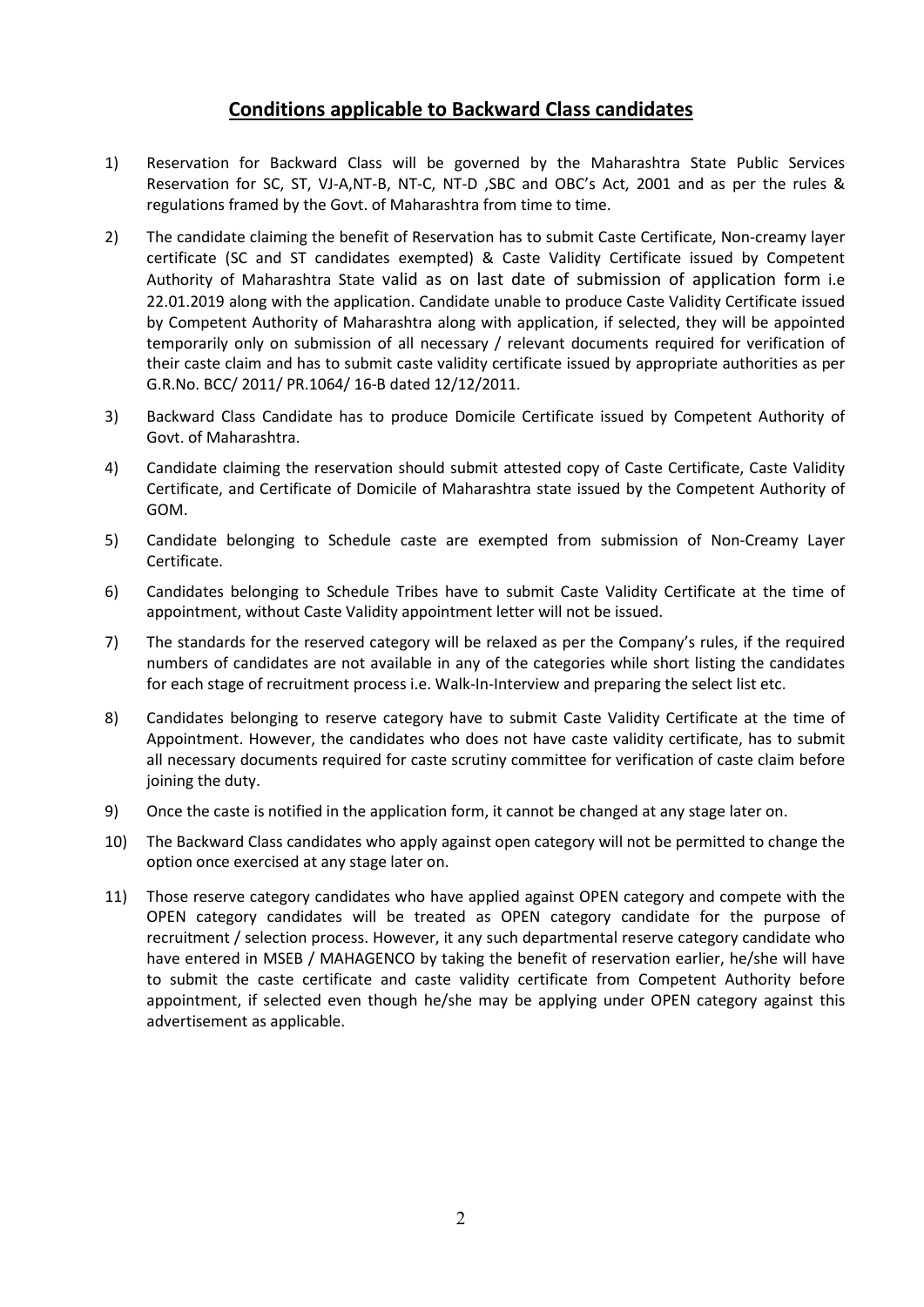#### Conditions Applicable to candidate under Horizontal reservation

- 1. There shall be horizontal Reservation for Woman (30%) as per शासन निर्णय क्र.८२/२००१/ मसेआ-२०००/प्रक्र४१५/का-२, दि.२५.०५.२००१. If, any reserved category (BC) Woman Candidate / Open Women candidate applied against Open Category under Woman reservation, then the candidate shall have current year Non Creamy Layer Certificate in the format published in शासन निर्णय क्र.८२/२००१/ मसेआ-२०००/प्रक्र४१५/का-२, दि.२५.०५.२००१ valid as on or before 22.01.2019 issued by Competent Authority of Govt. of Maharashtra while applying for the post advertised.
- 2. The above horizontal Reservation shall be subject to the directives of Govt. of Maharashtra issued from time to time.
- 3. If candidates not found eligible for the posts reserved under Horizontal Reservation, then such posts will be filled in from other eligible candidates from such respective category as per rules & regulation.

## Fees Applicable

| <b>Post Code</b> | Name of Post                     | <b>Amount for OPEN</b><br>category candidates | <b>Amount for Backward</b><br>class candidates |
|------------------|----------------------------------|-----------------------------------------------|------------------------------------------------|
| HR01             | <b>Assistant Medical Officer</b> | $800/-$                                       | $600/-$                                        |

Note:-

- 1. Applications without appropriate payment of fees as prescribed will be rejected.
- 2. Candidates shall furnish Pay order / Demand Draft of the value of Rs.800/- or Rs.600/- as applicable to them in favour "MAHARASHTRA STATE POWER GENERATION COMPANY LIMITED" drawn on any Nationalized Bank payable at "Mumbai". The candidate should write his Full Name, Post code and Name of Post applied on the backside of the Demand Draft. Fees in the form of Postal Order/Money Order/Cash will not be accepted.
- 3. Fees once paid will not be refunded in any circumstance, nor will it be held in reserve for any further recruitment.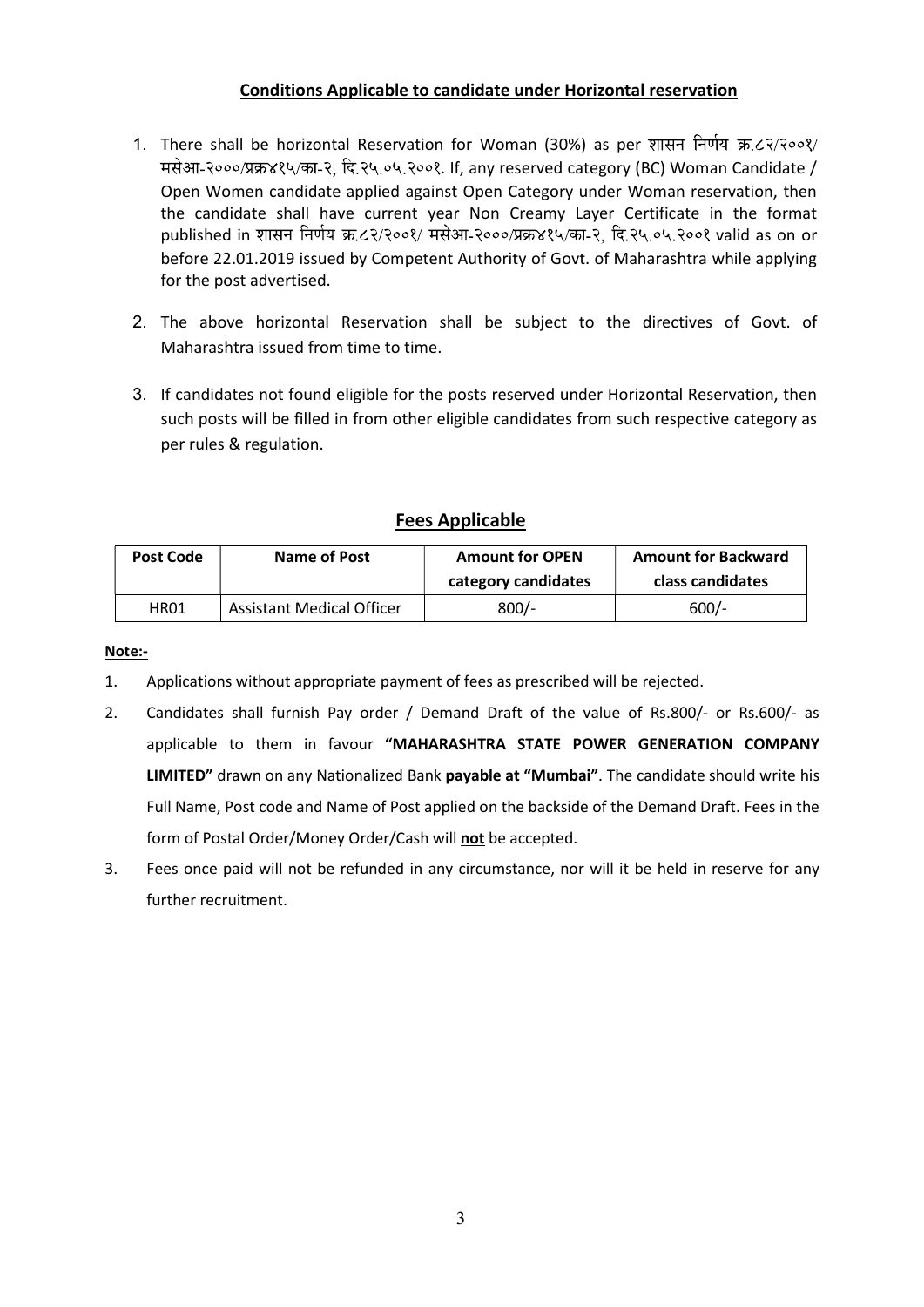#### How to Apply

1. Candidates are required to have a valid personal email ID / Mobile no. It should be kept active during this recruitment process. Under no circumstances, he/she should share/ mention email ID/ Mobile no. of any other person.

 In case, candidate does not have a valid personal email ID, he/she should create his/ her new email ID before applying.

 If message or email regarding Recruitment process is NOT received by candidates due to any reason, MAHAGENCO is NOT responsible in such cases.

- 2. The name of the candidate, his / her father / husband name, caste, etc. should be spelt correctly in the application form as it appears in the certificates, mark sheets. Any change/ alteration found may disqualify the candidature.
- 3. Candidates should send duly filled application form with a recent passport size photograph affixed thereon along with self attested copies of certificates in support of Qualification, Experience, Age etc. & Demand Draft.

To Assistant General Manager (HR-RC), Maharashtra State Power Generation Co. Ltd., Estrella Batteries Expansion Compound, Ground Floor, Labour Camp, Dharavi Road, Matunga, Mumbai - 400 019 so as to reach on or before 22.01.2019.

 Post Code and Post applied for must be clearly written on the envelope, while forwarding application and attested copies of supporting document.

4. Candidates applying under reserved category has to submit Caste certificate, Caste validity, current year Non creamy Layer valid as on last date of submission of application form, etc., as applicable.

#### Note:

- 1. Application which is incomplete in any respect such as without photograph and signature / unsuccessful fee payment will not be considered as valid.
- 2. Female candidates who have change first / middle / last name post marriage must take special note of this. Kindly attach copy of marriage certificate and / or Gazette certificate of name change.
- 3. If there is any change in first / middle / last name in any of the certificates / supporting documents submitted by the candidate, kindly attach copy of Affidavit notarized on Rs.100 Stamp Paper / Gazette certificate of name change.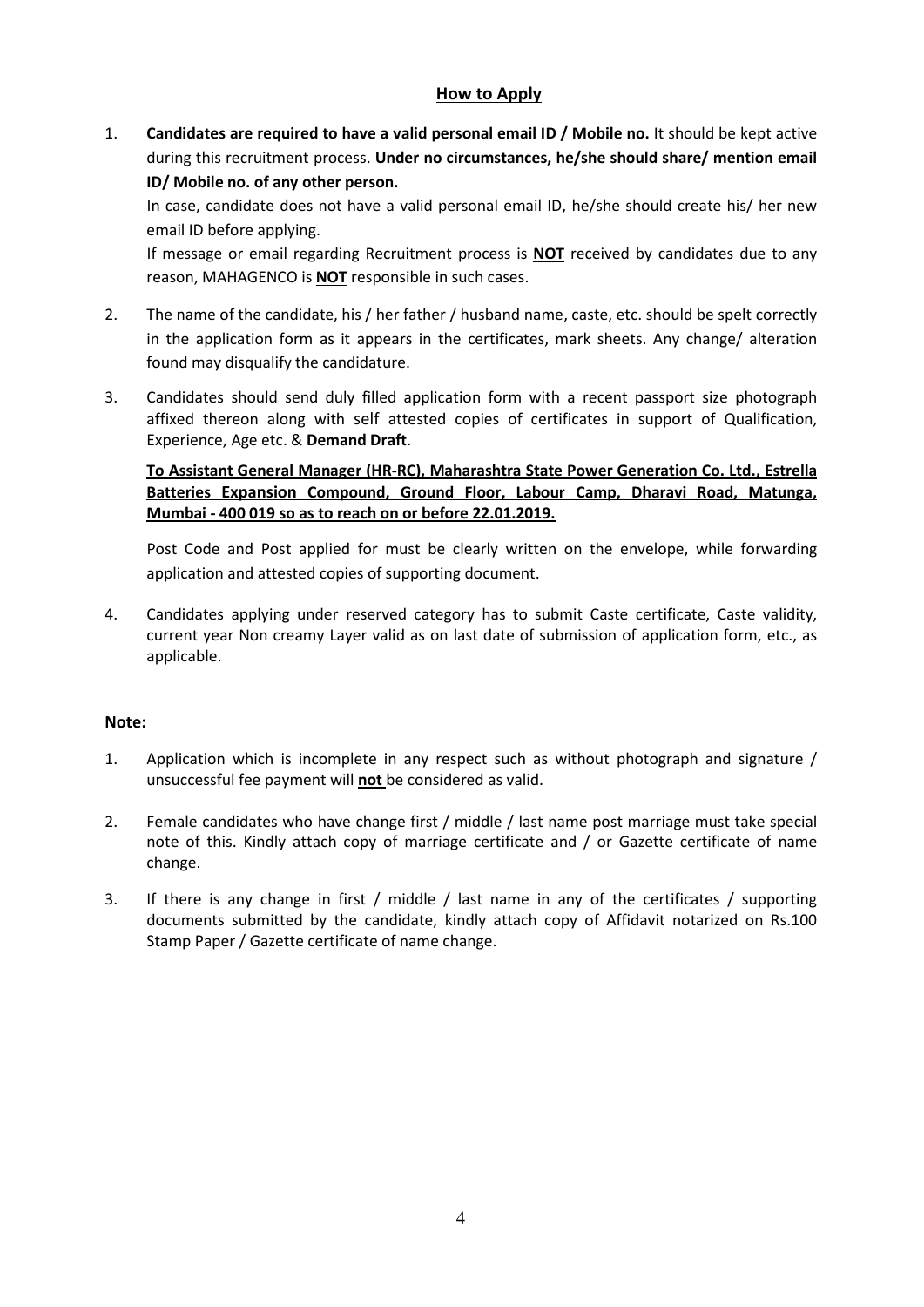#### Important Conditions about Selection Process

- 1. The Personal Interview will be tentatively conducted in the month of January -2019 /February-2019.
- 2. The Personal Interview will be conducted based on Subject knowledge, General Knowledge, Communication skills, Experience, etc.
- 3. Candidate will have to appear for Personal Interview at Examination Centre at his / her own cost & risk and MAHAGENCO will not be responsible for any injury or losses, etc. of any nature.
- 4. If the number of applicants is large; then a suitable criterion will be fixed to short list the applicants as per the decision of the company.
- 5. Select list will be prepared taking into consideration performance in the Personal Interview.
- 6. The list of candidates selected for the posts advertised will be published on the Company's website i.e. www.mahagenco.in form time to time.
- 7. The recruitment in MAHAGENCO is done strictly as per merit in a systematic way giving weightage to Selection process / Personal Interview. The Select list will be operative for 1 year after declaration of result on MAHAGENCO Company website.
- 8. Canvassing in any form will disqualify the candidate.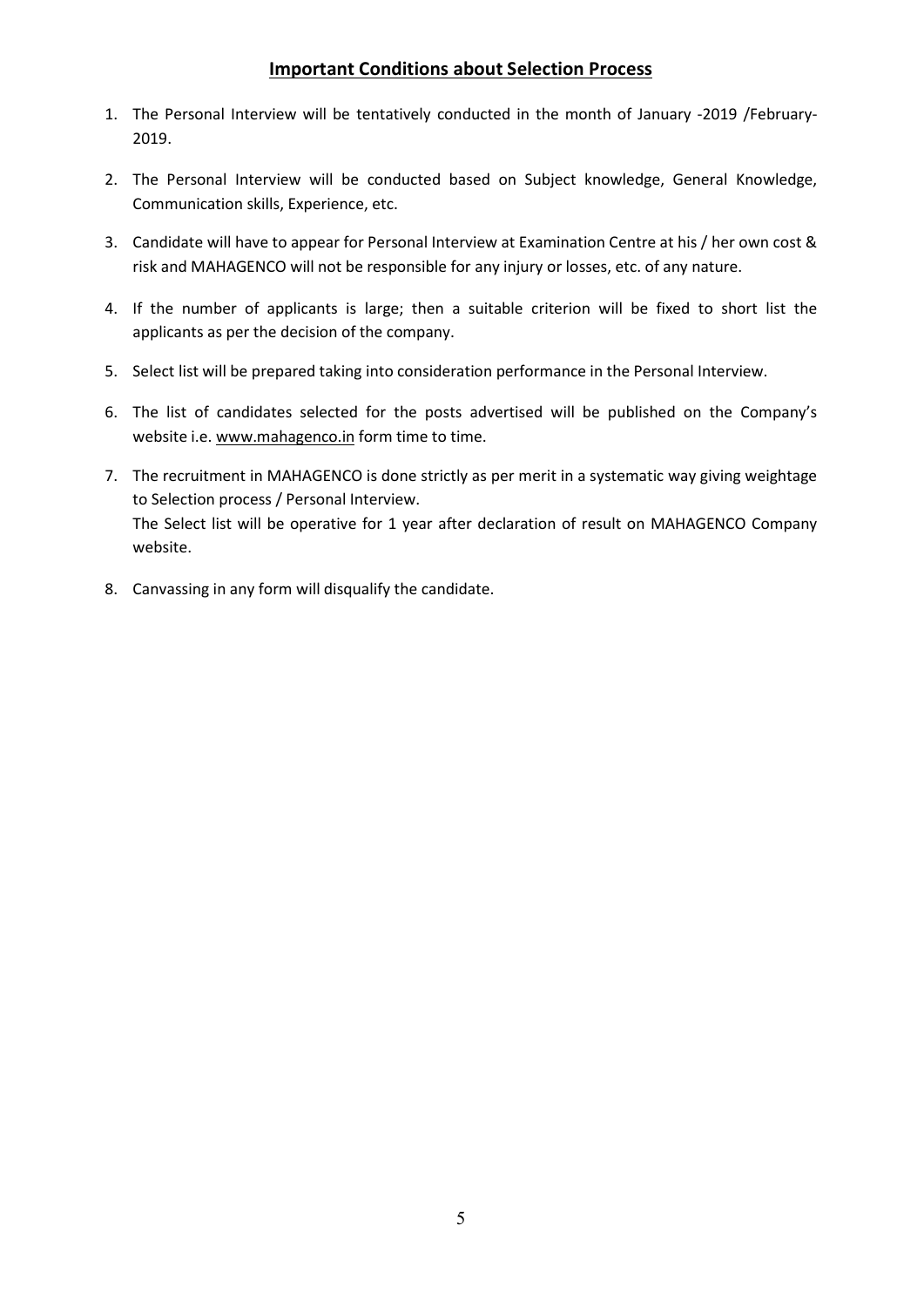#### GENERAL CONDITIONS

- 1. This Advertisement is published subject to the provisions of Maharashtra Civil Services (Declaration of small family) Rules, 2005, prescribing declaration of the small family as one of the essential conditions of eligibility.
- 2. Pre-requisites are minimum and mere possession of the same does not entitle the candidate to be called for Personal Interview. The candidate will be shortlisted commensurate with the number of post and prevailing regulations of the company.
- 3. Failing to submit necessary documents along with application form the candidate will be disqualified.
- 4. The candidate must produce following Certificate showing knowledge of Marathi: Certificate of Secondary School Certificate Examination Board or recognized University showing passing of Secondary / School certificate Examination or Matric or Higher Examination of University with Marathi Language.

#### OR

Certificate stating the candidate can read, write and speak Marathi Language fluently issued by Professor of Marathi Language of College / Institute affiliate to recognized University and countersigned by Principal of the said College / Institute. (Performa enclosed)

- 5. The candidate should ensure that he/she fulfills the eligibility criteria regarding educational qualification, age, experience, caste etc. & the particulars furnished in the application form are correct in all respect.
- 6. Any false / incorrect information furnished by the candidate if detected at any stage of recruitment process, his/her candidature will not be considered.
- 7. If the candidate knowingly or willfully furnishes incorrect or false particulars or suppresses material information, he/she will be disqualified and if appointed, shall be liable for dismissal from the Company's service without any notice or assigning any reasons whatsoever.
- 8. Any request for change of address and enclosing supporting documents later on will not be entertained.
- 9. Date of birth as per Secondary School Certificate (SSC/CBSC/ICSE) and age as on date 22.01.2019 should be mentioned.
- 10. If selected candidates working in Govt. / Semi-Govt. undertaking will have to produce No Objection Certificate from their Employer before joining.
- 11. The record with regard to this selection process will be maintained for three months from the date of declaration of result of this advertisement.
- 12. Candidates should send duly filled application form with a recent passport size photograph affixed thereon along with self attested copies of certificates in support of Qualification, Experience, Age etc. & Demand Draft.

To Assistant General Manager (HR-RC), Maharashtra State Power Generation Co. Ltd., Estrella Batteries Expansion Compound, Ground Floor, Labour Camp, Dharavi Road, Matunga, Mumbai - 400 019 so as to reach on or before 22.01.2019.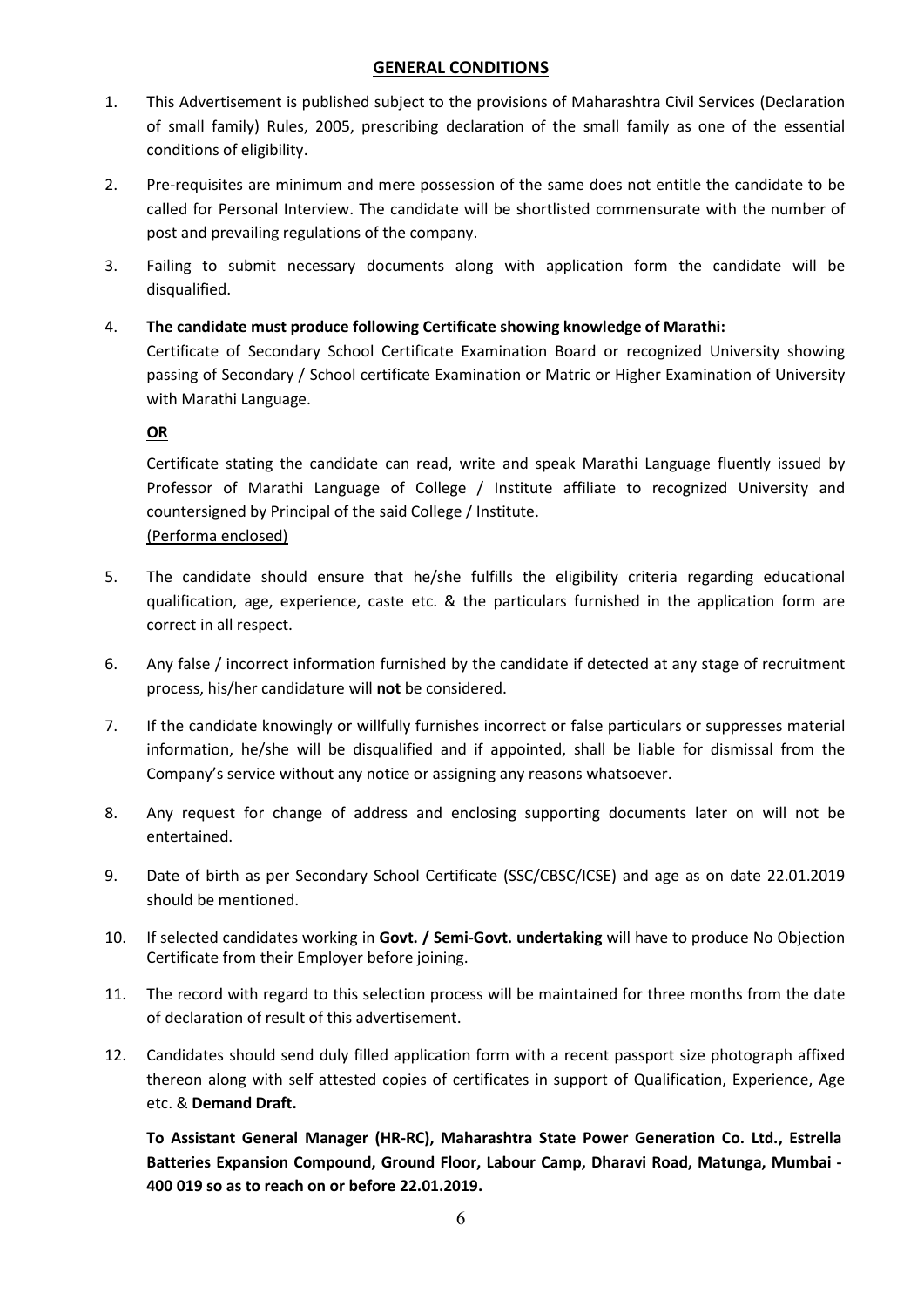Post Code and Post applied for must be clearly written on the envelope, while forwarding application and attested copies of supporting document.

- 13. Candidates are requested to retain a copy of dully filled application form & other testimonials with them.
- 14. Incomplete applications and those not supported by self attested copies of certificates, Demand Draft are liable to be summarily rejected.
- 15. Applications received after due date will not be entertained. The Company is not responsible for any postal delay.
- 16. The decision of the Company in all matters relating to recruitment shall be final and no individual correspondence will be entertained.
- 17. The Company reserves the right to modify or cancel the Advertisement / Selection process fully or partly on any grounds and such decision of the Company will not be notified or intimated to the candidates.
- 18. Any canvassing by or on behalf of the candidates or to bring political or other outside influence with regard to their selection / recruitment shall be considered as DISQUALIFIED.
- 19. Any legal proceedings in respect of any matter (s) or claims or dispute arising out of this recruitment and or out of this advertisement can be instituted only at Mumbai and Courts/Tribunals/Forums at Mumbai only shall have sole and exclusive jurisdiction to try any cause/dispute.
- Note: Copies of Testimonials in support of age, caste, qualifications, experience etc. may be furnished, wherever necessary.

#### ##############################

Check List & Marathi Performa is available below

## [Click here for Application Form](https://mahagenco.in/phocadownload/career/2019/01_JAN/Application Form.pdf)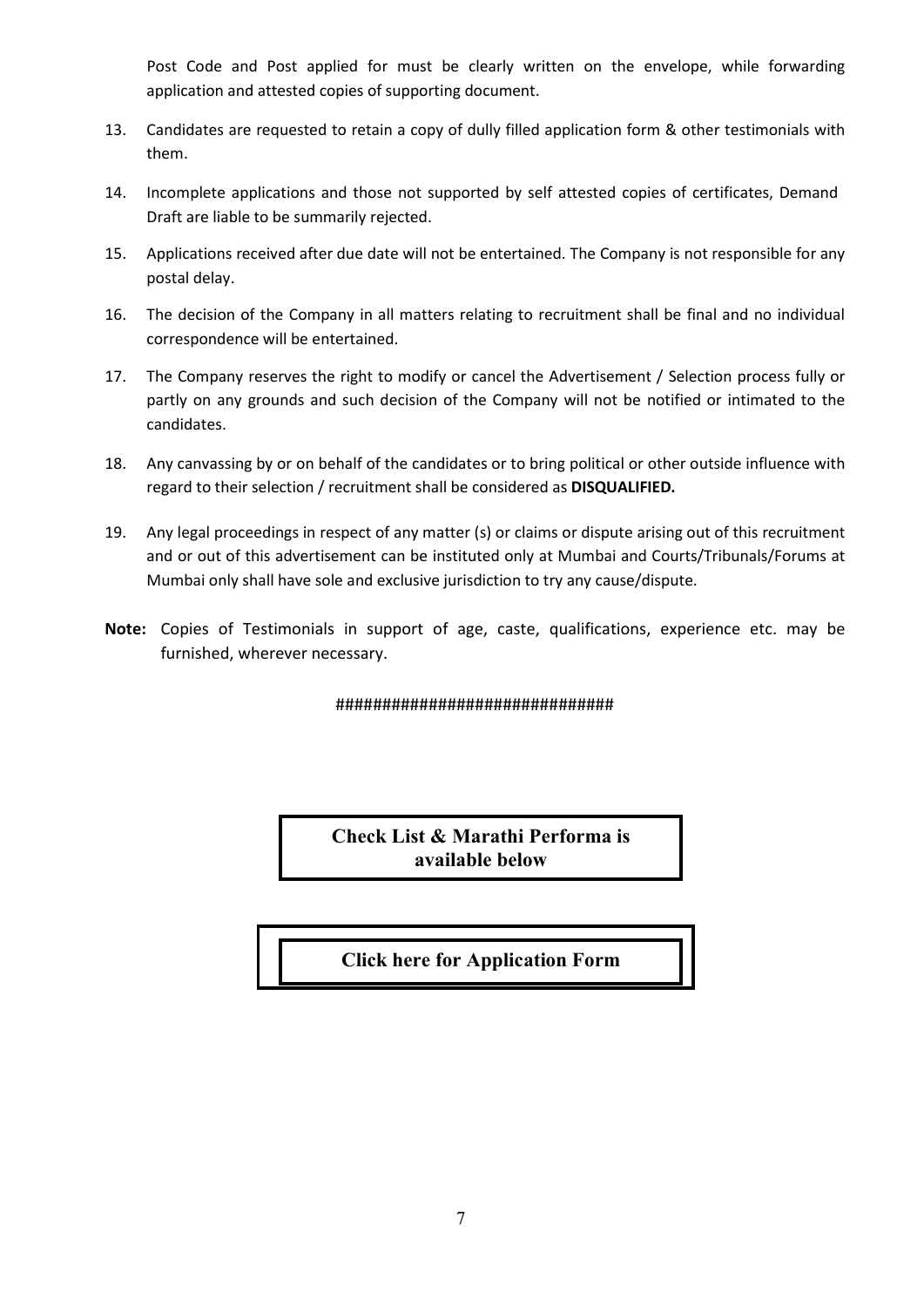## Check List:-

Self attested copies of following attached:

| (a) | Secondary School Certificate (SSC/CBSC/ICSE) for Date of Birth     | Y/N |
|-----|--------------------------------------------------------------------|-----|
| (b) | Degree/Provisional Degree in support of educational qualifications | Y/N |
| (c) | Post applied for is written on the envelope                        | Y/N |
| (d) | Signed the undertaking                                             | Y/N |
| (e) | Pasted recent photograph at appropriate place                      | Y/N |
| (f) | Certificate of post qualification experience                       | Y/N |
| (g) | Caste Certificate                                                  | Y/N |
| (h) | Non Creamy Layer Certificate                                       | Y/N |
| (i) | <b>Caste Validity Certificate</b>                                  | Y/N |
| (j) | Domicile Certificate of Maharashtra State                          | Y/N |
| (k) | Marathi Performa Certificate                                       | Y/N |
| (1) | <b>Demand Draft</b>                                                | Y/N |